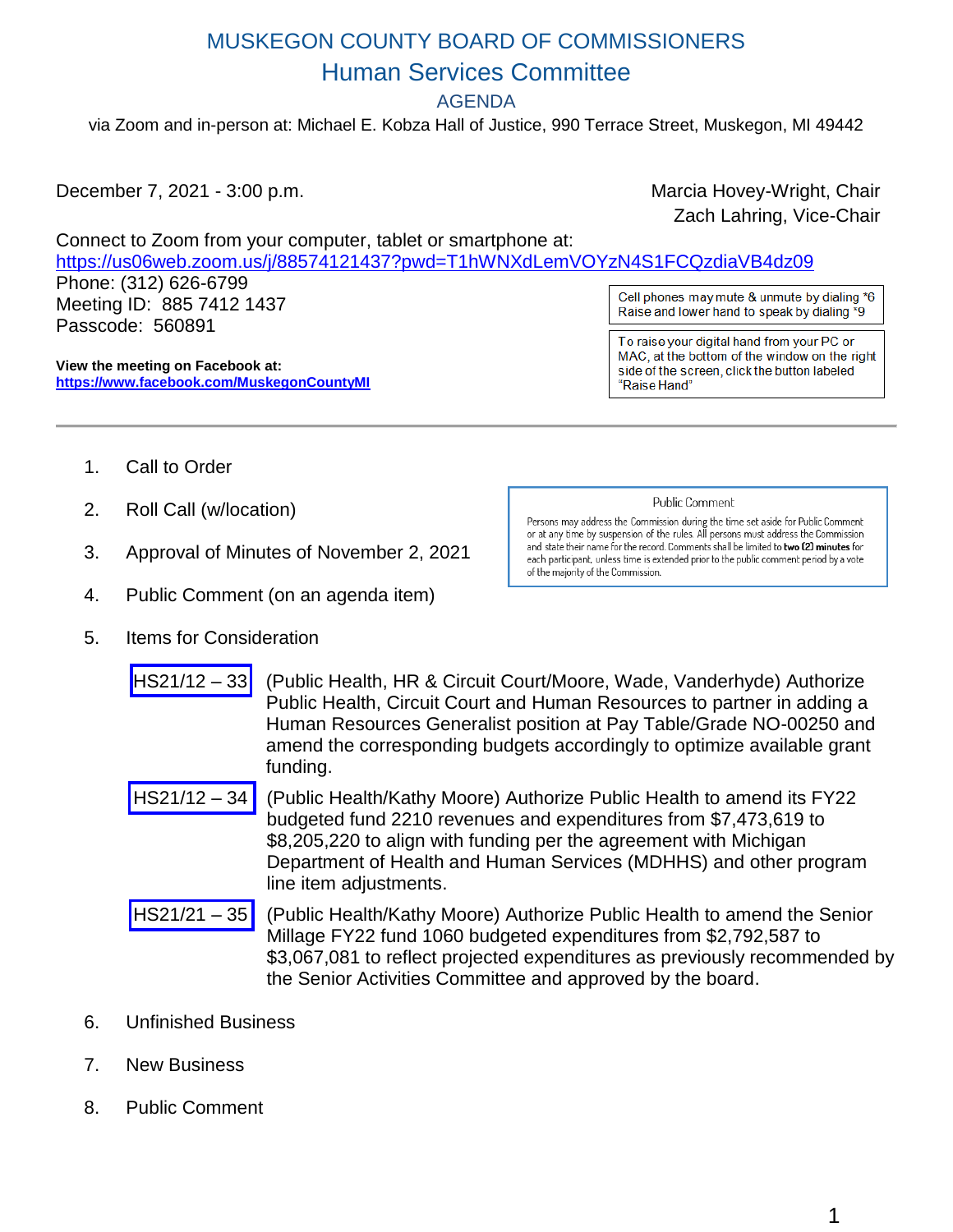### MUSKEGON COUNTY BOARD OF COMMISSIONERS Human Services Committee

### AGENDA

via Zoom and in-person at: Michael E. Kobza Hall of Justice, 990 Terrace Street, Muskegon, MI 49442

- 9. Final Board Comment
- 10. Adjourn (call of the Chair)

AMERICAN DISABILITY ACT POLICY FOR ACCESS TO OPEN MEETINGS OF THE MUSKEGON COUNTY BOARD OF COMMISSIONERS AND ANY OF ITS COMMITTEES OR SUBCOMMITTEES

The County of Muskegon will provide necessary reasonable auxiliary aids and services, such as signers for the hearing impaired and audio<br>tapes of printed materials being considered at the meeting, to individuals with disab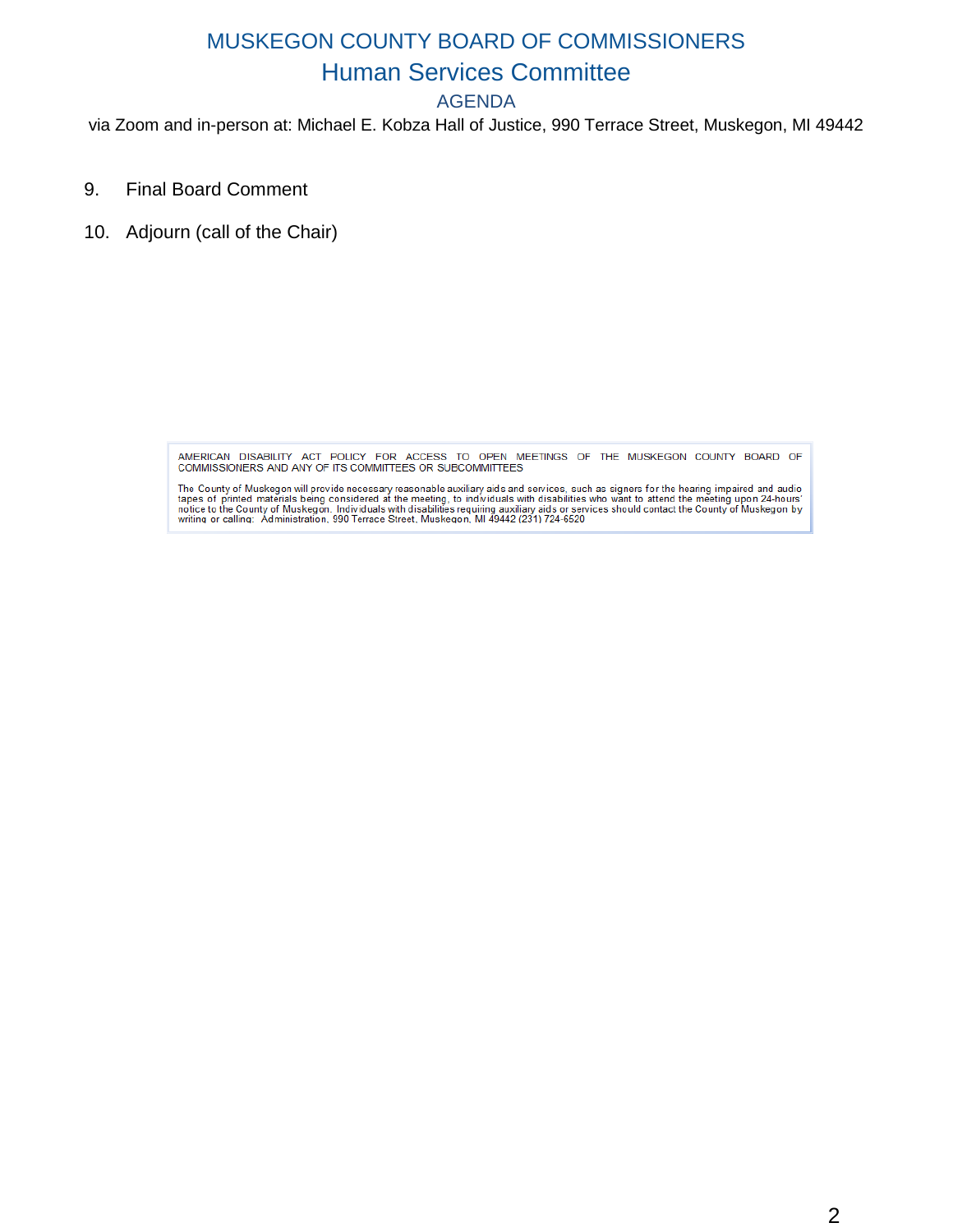### MUSKEGON COUNTY BOARD OF COMMISSIONERS Human Services Committee

via Zoom and in-person at: Michael E. Kobza Hall of Justice, 990 Terrace Street, Muskegon, MI 49442

November 2, 2021 – 3:00 p.m. Marcia Hovey-Wright, Chair

Zach Lahring, Vice-Chair

### **MINUTES**

### **CALL TO ORDER**

The meeting was called to order by Commissioner Hovey-Wright at 3:01 p.m.

### **ROLL CALL**

- Present: Doug Brown, Kim Cyr, Susie Hughes, Zach Lahring, Charles Nash, Malinda Pego, Bob Scolnik, Rillastine Wilkins, Marcia Hovey-Wright
- Also Present: Mark Eisenbarth, County Administrator; Kathy Tharp, Administrative Coordinator

### **APPROVAL OF MINUTES**

It was moved by Commissioner Nash, supported by Commissioner Hughes, to approve the minutes of the October 5, 2021 meeting as written. [Voice Vote] **Motion Carried. Motion Carried.** 

### **PUBLIC COMMENT**

None

### **ITEMS FOR CONSIDERATION**

HS21/11 - 27 It was moved by Commissioner Nash, supported by Commissioner Hughes, to approve additional funding for FY22 in the amount of \$21,250 for Living Word Church for Snow Removal; to amend the budget accordingly and to authorize the designated Senior Millage Grants Administrator, Senior Resources to proceed with the administration of the programs.

Roll Call:

- Yes: Susie Hughes, Zach Lahring, Charles Nash, Bob Scolnik, Rillastine Wilkins, Doug Brown, Kim Cyr, Marcia Hovey-Wright
- No: Malinda Pego **Motion carried.**

HS21/11 - 28 It was moved by Commissioner Nash, supported by Commissioner Hughes, to approve additional funding for FY22 in the amount of \$17,875 for Living Word Church for Lawn Care; to amend the budget accordingly and to authorize the designated Senior Millage Grants Administrator, Senior Resources to proceed with the administration of the programs.

Roll Call:

- Yes: Zach Lahring, Charles Nash, Malinda Pego, Bob Scolnik, Rillastine Wilkins, Doug Brown, Susie Hughes, Kim Cyr, Marcia Hovey-Wright
- No: Malinda Pego **Motion carried.**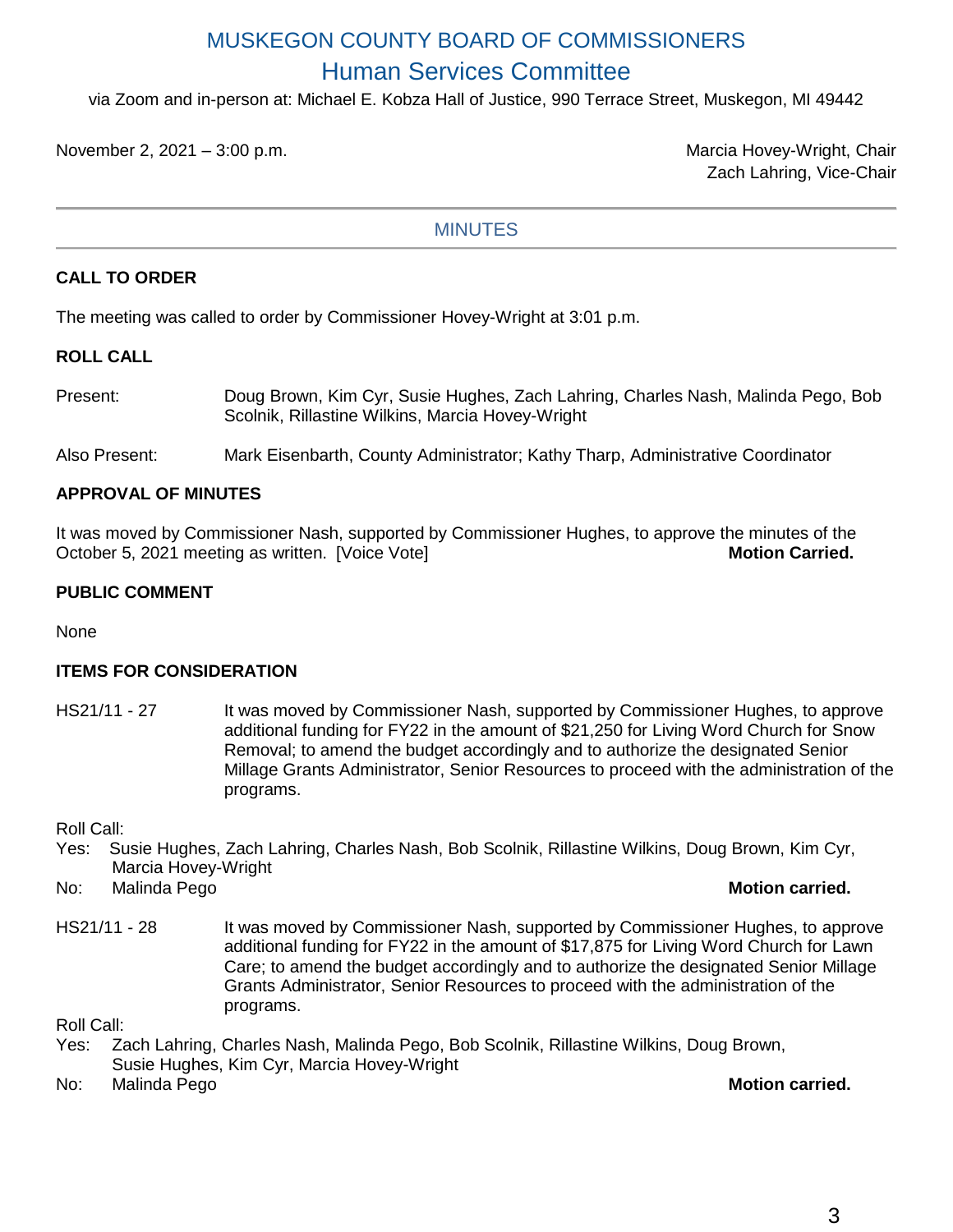Human Services Committee Minutes – November 2, 2021 Page 2

HS21/11 - 29 It was moved by Commissioner Nash, supported by Commissioner Wilkins, to approve additional Senior Millage funding for FY22 in the amount of \$8,228 for a total of \$613,074 funds to the local municipalities to coordinate and provide services, programs and/or activities for seniors in their jurisdiction; and amend the budget accordingly.

Roll Call:

- Yes: Charles Nash, Malinda Pego, Bob Scolnik, Rillastine Wilkins, Doug Brown, Susie Hughes, Kim Cyr, Zach Lahring, Marcia Hovey-Wright
- No: None **Motion carried.**
- HS21/11 30 It was moved by Commissioner Nash, supported by Commissioner Wilkins, to authorize Public Health to accept funding from the Lakeshore Regional Entity in the amount of \$336,000 for substance abuse prevention services in Muskegon County effective October 1, 2021 to September 30, 2022; adjust the budget accordingly and further authorize the Public Health Director to sign the related agreement.

Roll Call:

Yes: Malinda Pego, Bob Scolnik, Rillastine Wilkins, Doug Brown, Susie Hughes, Kim Cyr, Zach Lahring, Charles Nash, Marcia Hovey-Wright

No: None **Motion carried.**

HS21/11 - 31 It was moved by Commissioner Nash, supported by Commissioner Hughes, to authorize Public Health to FY22 Lakeshore Regional Entity Gambling Disorder Prevention Project Grant in the amount of \$35,000; adjust the budget accordingly and further authorize the Public Health Director to sign the related agreement.

Roll Call:

Yes: Bob Scolnik, Rillastine Wilkins, Doug Brown, Susie Hughes, Kim Cyr, Zach Lahring, Charles Nash, Malinda Pego, Marcia Hovey-Wright

No: None **Motion carried.**

HS21/11 - 32 It was moved by Commissioner Nash, supported by Commissioner Wilkins, to authorize Public Health to accept the Lakeshore Regional Entity COVID-19 Block Grant funding in the amount of \$55,785; adjust the budget accordingly and further authorize the Public Health Director to sign the related agreement.

Roll Call:

Yes: Rillastine Wilkins, Doug Brown, Susie Hughes, Kim Cyr, Zach Lahring, Charles Nash, Malinda Pego, Bob Scolnik, Marcia Hovey-Wright

No: None **Motion carried.**

### **UNFINISHED BUSINESS**

None

### **NEW BUSINESS**

None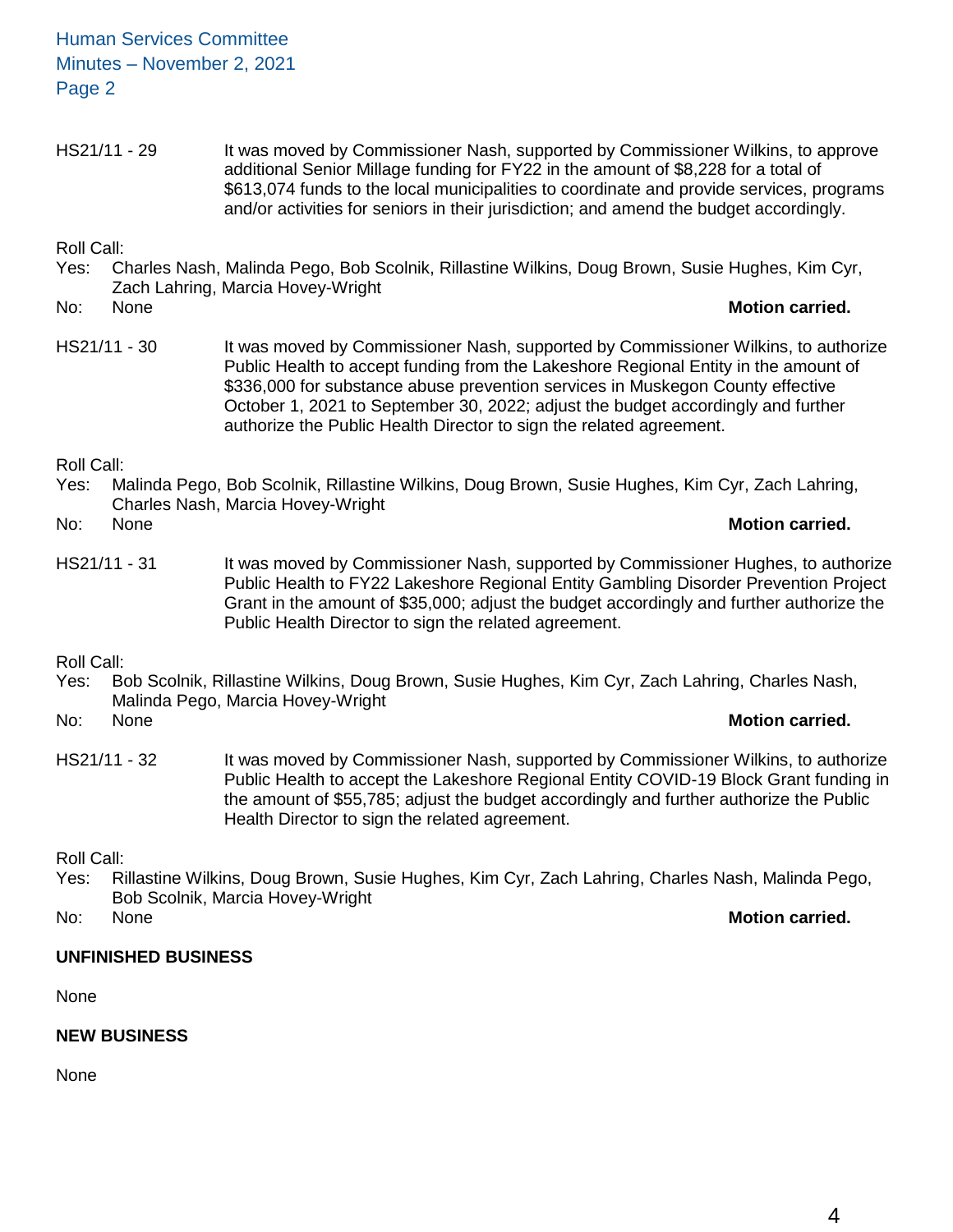Human Services Committee Minutes – November 2, 2021 Page 3

### **PUBLIC COMMENT**

None

### **FINAL BOARD COMMENT**

Commissioner Pego stated she attended a meeting last week regarding LEIN and asked Public Health Director Kathy Moore to provide an update– Director Moore replied that staff is assessing customer service, areas of waste or duplication, and processes. They have identified steps and now they are preparing to implement.

### **ADJOURNMENT**

There being no further business to come before the Human Services Committee, the meeting adjourned at 3:34 p.m.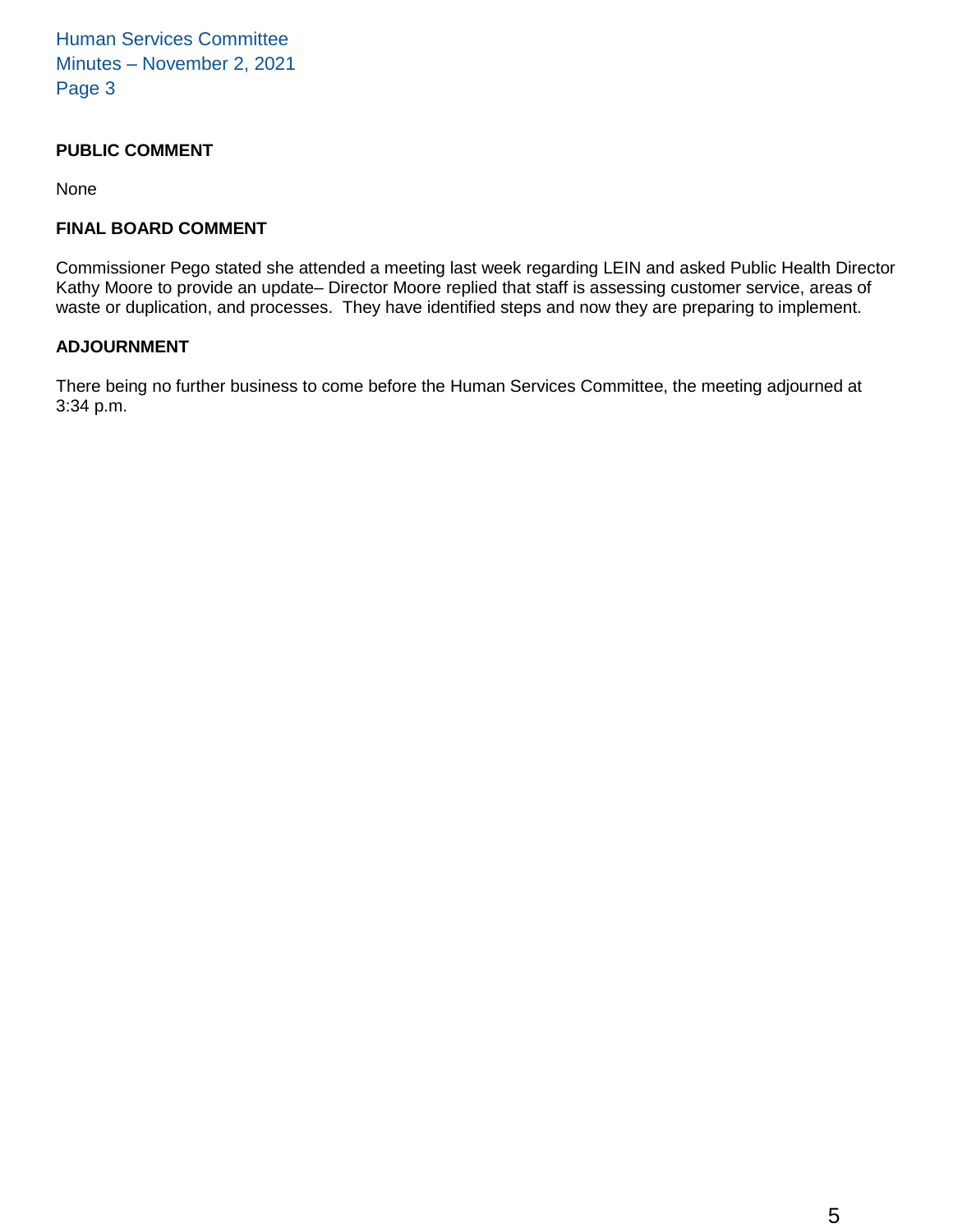## <span id="page-5-0"></span>**Muskegon County Human Services Committee**

Request for Board Consideration

| <b>Requestor:</b> Kathy Moore, Sandra Vanderhyde and<br>Kristen Wade                     | <b>Committee Date: 2021-12-07</b>  |
|------------------------------------------------------------------------------------------|------------------------------------|
| <b>Requesting Department: Public Health, Circuit</b><br><b>Court and Human Resources</b> | <b>Full Board Date: 2021-12-14</b> |
| <b>Budget: Budgeted</b>                                                                  | Agenda Number: HS21/12 - 33        |

**Suggested Motion:** *(State the following exactly as it should appear in the minutes.)*

Authorize Public Health, Circuit Court and Human Resources to partner in adding a Human Resources Generalist position at Pay Table/Grade NO-00250 and amend the corresponding budgets accordingly to optimize available grant funding.

**Summary of Request:** *(General description of financing, other operational impact, possible alternatives.)*

Public Health, Circuit Court and Human Resources are requesting permission to partner in adding a Human Resources Generalist position at Pay Table/Grade NO-00250, \$21.91/hr. - \$27.607/hr. The position will have no general fund impact and will be funded 50% by the Health Department, 25% by Circuit Court and 25% by the Human Resources Insurance Fund. The position will offer on-site Human Resources' services to the Health Department two days per week and Circuit Court one day per week and assist supervisors in the areas of discipline consultation, FMLA, ADA, employee benefits, staff development and training, applicant evaluation, reference checking, etc. The collaboration of this position will also optimize available grant funding.

| Kristen Wade, HR Director Analysis Required? No      | <b>Finance Manager:</b><br>9 Apple Sin                |
|------------------------------------------------------|-------------------------------------------------------|
| Michael Homier, Corporate Counsel Analysis Required? | Mark Eisenbarth, County Administrator Recommendation: |
| No.                                                  | 1 Mak Euland                                          |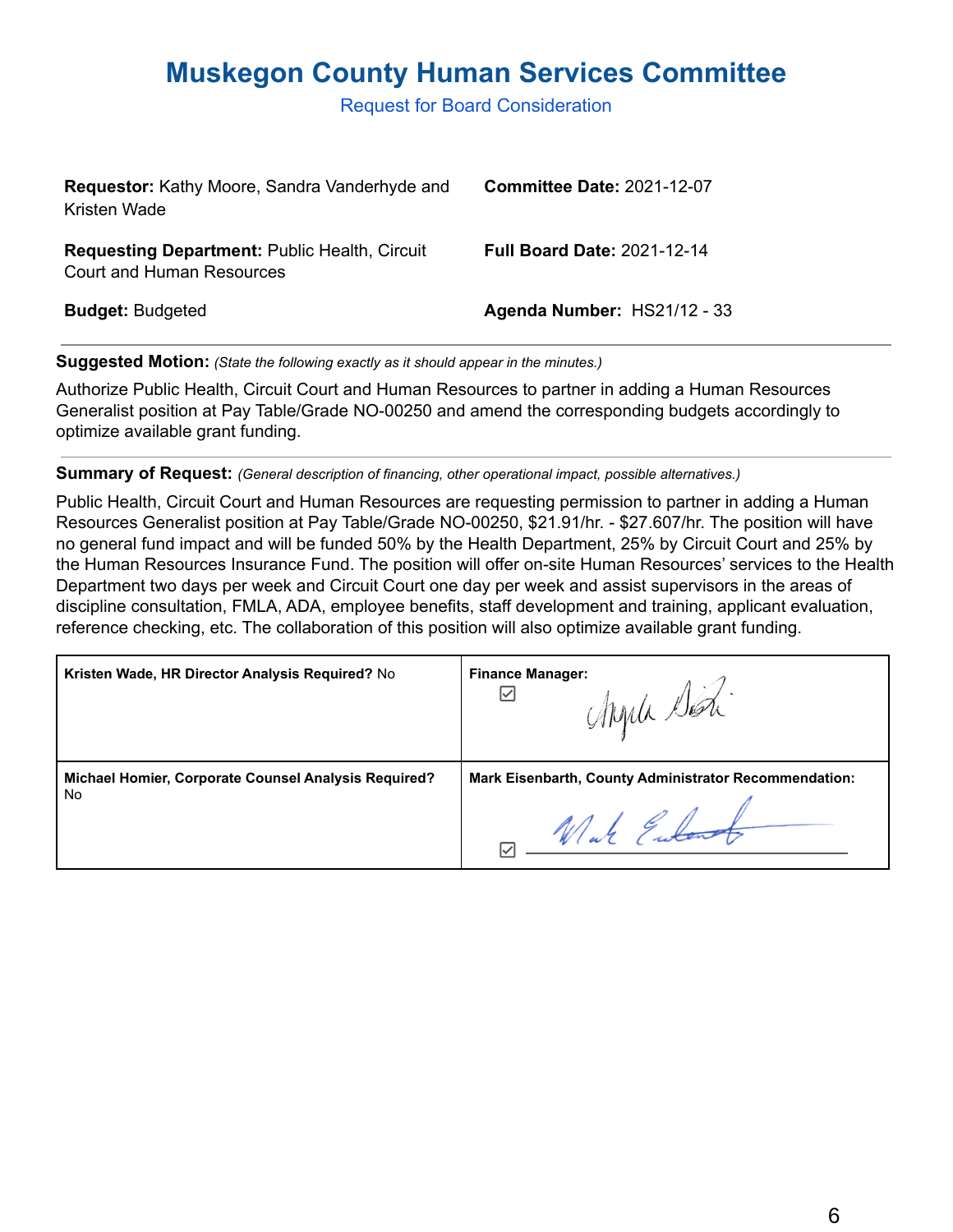### **MUSKEGON COUNTY, MICHIGAN**

### **CLASS TITLE HUMAN RESOURCES GENERALIST**

### **DISTINGUISHING FEATURES OF THE CLASS**

Under the general direction of the Human Resources Director, a Human Resources Generalist provides support to departments on a wide variety of Human Resources functions. A person in this classification has a broad understanding of a variety of functions within the Human Resources Department and is knowledgeable of County policies, procedures, and collective bargaining unit agreements. This position works closely with department representatives to answer questions, provide support, and ensure policies, procedures, and collective bargaining unit agreements are followed. This position may also assist other contracted municipalities with Human Resources functions.

### **SUPERVISION RECEIVED**

The Human Resources Generalist, under the general direction of the Human Resources Director, performs job duties on an independent basis in compliance with established policies and procedures.

### **SUPERVISION EXERCISED**

Generally none, although an employee in this classification may instruct clerical employees in the completion of assigned projects.

### **TYPICAL EXAMPLES OF WORK PERFORMED**

(The following examples are intended to be descriptive but not restrictive.)

- Works on-site at County departments to answer routine requests for information on policy and collective bargaining agreement language interpretation;
- Provides department representatives and employees with procedural information regarding Human Resources functions such as Family and Medical Leave, Americans with Disabilities Act, discipline, dismissal, Human Resources Job Forms, etc.;
- Assists hiring managers with the recruitment process, including but not limited to scheduling interviews, preparing interview questions, conducting reference checks, employment verifications, and background checks.
- Consults on general Human Resources questions including but not limited to compensation, benefits and leave; disciplinary matters; performance and talent management; occupational health and safety; and training and development. Refers complex and/or sensitive matters to the appropriate Human Resources staff member when necessary;
- Consults with Supervisors, and other Human Resources staff as appropriate, to critically analyze and give advice or recommendations for discipline, dismissals, complex personnel matters, etc.

May attend and participate in employee disciplinary meetings, terminations, and investigations;

- Maintains knowledge of trends, best practices, regulatory changes, and new technologies in human resources, talent management, and employment law;
- Screen applications in accordance with minimum entrance qualifications to ascertain eligibility status; Uses various software applications to perform job functions;
- Conducts and monitors required personnel exams and testing, including scoring and recording results;
- Prepares recruitment announcements and advertisements, evaluates submitted resumes and interest cards for appropriate job classifications and sends applications as necessary;
- Prepares and processes employee job forms, verifies and maintains employee files and paperwork in compliance with County procedures;

Performs other related duties as required.

### **EXPERIENCE, TRAINING, KNOWLEDGE, SKILLS AND ABILITIES**

- A. Required Experience and Training
	- 1. Possess a Bachelor's degree in a business program from an accredited university, college or business school; AND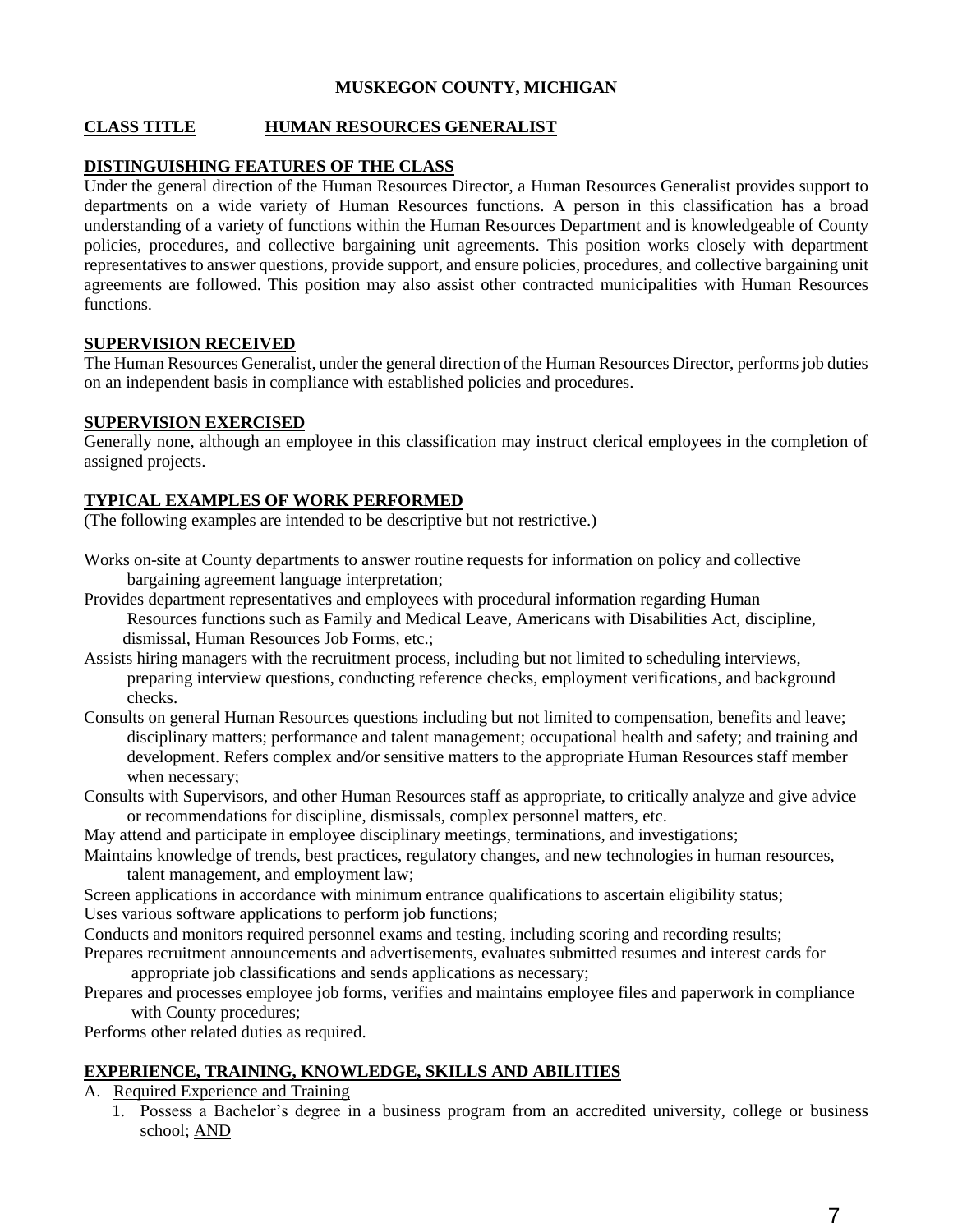#### **Human Resources Generalist**

**Page 2 of 2**

 Have a minimum of one (1) year of full-time paid work experience in human resources administration work experience; OR

 Possess an Associate's s degree in a business program from an accredited university, college or business school; AND

 Have a minimum of three (3) years of full-time paid work experience in human resources administration work experience.

B. Required Knowledge, Skills and Abilities

Considerable knowledge of current recruiting trends;

Considerable ability to rationally and critically evaluate situations in order to provide sound advice;

Knowledge of social media utilized for recruiting efforts;

Knowledge of modern human resources administration practices and procedures;

Considerable ability to use various software applications;

Considerable ability to conduct and monitor various types of human resource examinations;

Considerable ability to follow complicated oral and/or written instructions;

Ability to develop working relationships with colleges to encourage employment opportunities;

Ability to speak and write effectively and in a well-organized manner;

Ability to establish and maintain effective working relationships with County departmental personnel, fellow employees, job applicants and the general public;

Ability to direct and/or evaluate the work performance of lower level personnel;

Ability to make routine decisions in accordance with departmental policies and procedures;

Ability to recommend improvements in the Human Resources operations.

### **PHYSICAL ACTIVITIES**

An employee in this class performs generally sedentary work activities requiring occasional lifting of objects weighing thirty-five (35) pounds or less.

### **ENVIRONMENTAL CONDITIONS**

This employee generally works in County offices though occasional local travel may be required.

### **CAREER OPPORTUNITIES**

With sufficient experience and training, this employee may be considered for promotion to higher level professional positions within the County should a vacancy occur.

Approved by <u>subsequently</u>

Kristen N. Wade, Human Resources Director

Date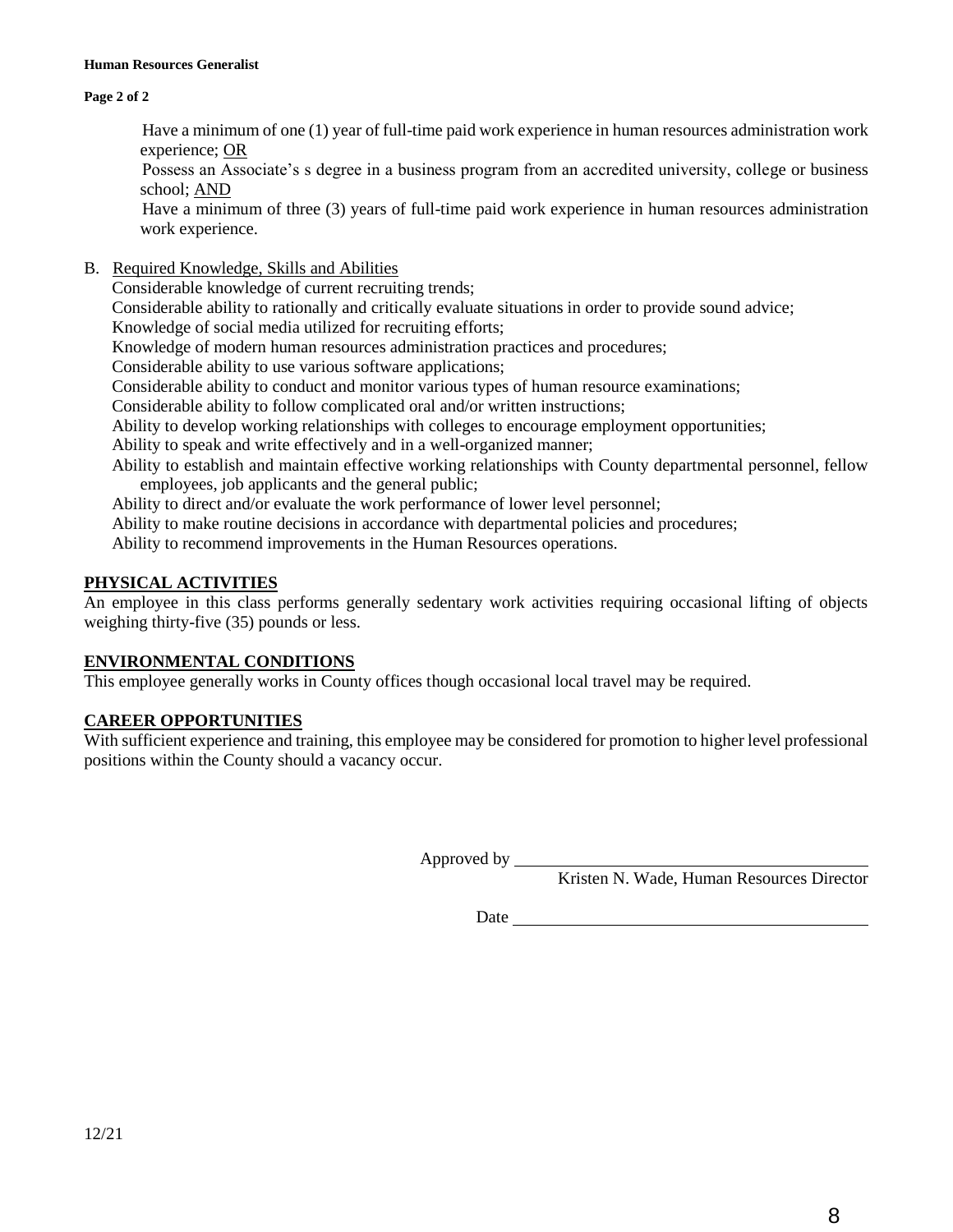# <span id="page-8-0"></span>**Muskegon County Human Services Committee**

Request for Board Consideration

| <b>Requestor: Kathy Moore</b>               | <b>Committee Date: 2021-12-07</b>  |
|---------------------------------------------|------------------------------------|
| <b>Requesting Department: Public Health</b> | <b>Full Board Date: 2021-12-14</b> |
| <b>Budget: Budgeted</b>                     | Agenda Number: HS21/12 - 34        |

**Suggested Motion:** *(State the following exactly as it should appear in the minutes.)*

Authorize Public Health to amend its FY22 budgeted fund 2210 revenues and expenditures from \$7,473,619 to \$8,205,220 to align with funding per the agreement with Michigan Department of Health and Human Services (MDHHS) and other program line item adjustments.

**Summary of Request:** *(General description of financing, other operational impact, possible alternatives.)*

Public Health is requesting authorization to amend its FY22 budgeted fund 2210 revenues and expenditures from \$7,473,619 to \$8,205,220 to align with funding per the agreement with Michigan Department of Health and Human Services (MDHHS) and other program line item adjustments. This budget amendment will have no impact on the General Fund contribution to Public Health.

| Kristen Wade, HR Director Analysis Required? No      | <b>Finance Manager:</b><br>Apple Son                         |
|------------------------------------------------------|--------------------------------------------------------------|
| Michael Homier, Corporate Counsel Analysis Required? | <b>Mark Eisenbarth, County Administrator Recommendation:</b> |
| No                                                   | 9 What Entend                                                |